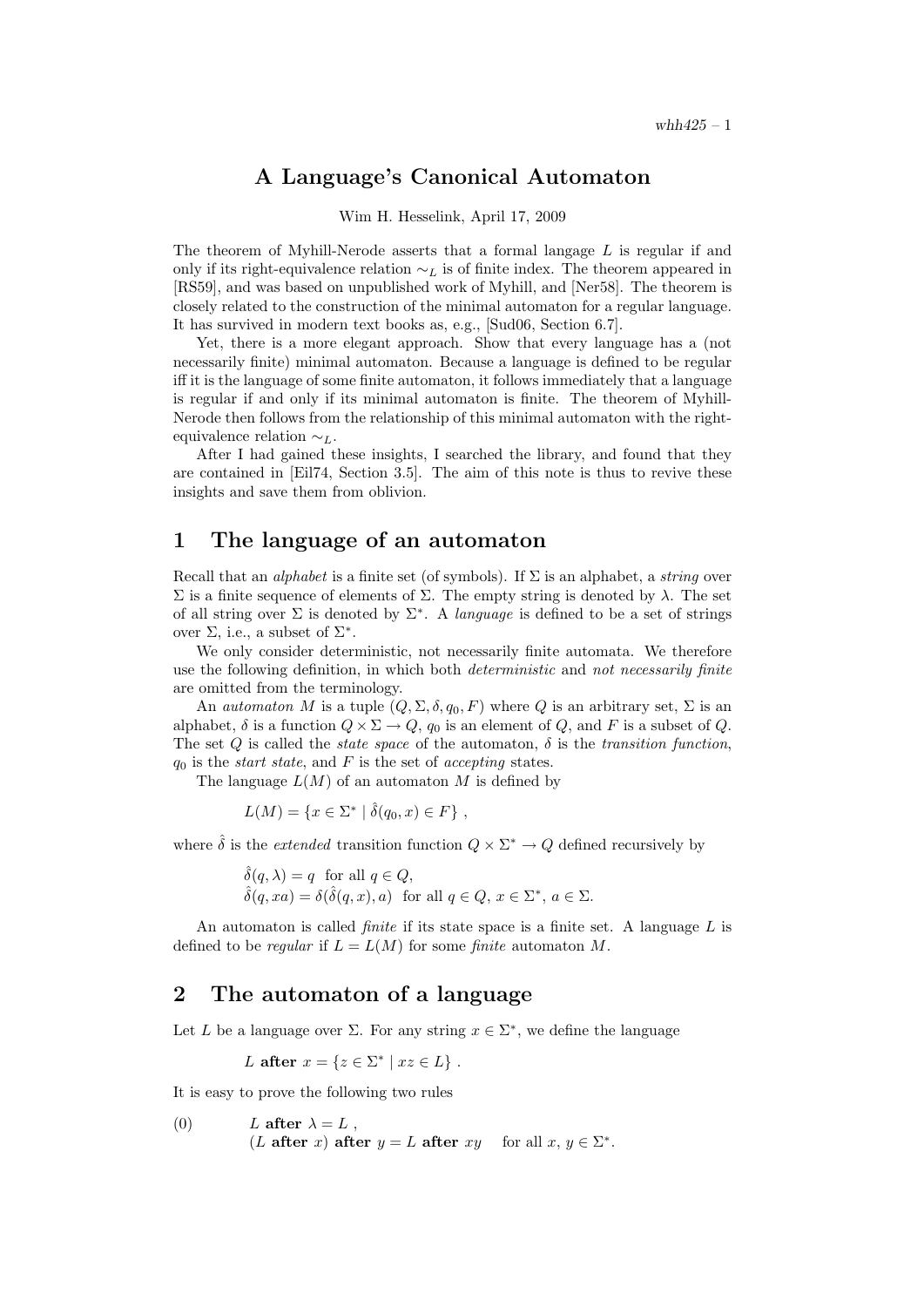A language L' is called an *after-language* of L when  $L' = (L \text{ after } x)$  for some string x. By  $(0)$ , an after-language of an after-language is itself an after-language.

For a given language  $L_0$ , we denote the set of all after-languages of  $L_0$  by **After**( $L_0$ ). The elements of **After**( $L_0$ ) are now regarded as states of an automaton  $\text{Can}(L_0)$ , the *canonical automaton*, with the transition function  $\delta$  given by

 $\delta(L, a) = (L \text{ after } a)$  for  $a \in \Sigma$  and  $L \in \text{After}(L_0)$ .

We give  $\text{Can}(L_0)$  the start state  $L_0$ , and the set of accepting states

 $\mathbf{Accept}(L_0) = \{L \in \mathbf{After}(L_0) \mid \lambda \in L\}.$ 

We now prove that the language of the canonical automaton of language  $L_0$  is L<sub>0</sub> itself. By induction, one first proves that  $\hat{\delta}(L,x) = (L \text{ after } x)$  for all  $x \in \Sigma^*$ . It follows that

$$
x \in L(\text{Can}(L_0))
$$
  
\n
$$
\equiv \hat{\delta}(L_0, x) \in \text{Accept}(L_0)
$$
  
\n
$$
\equiv (L_0 \text{ after } x) \in \text{Accept}(L_0)
$$
  
\n
$$
\equiv \lambda \in (L_0 \text{ after } x)
$$
  
\n
$$
\equiv x\lambda \in L_0
$$
  
\n
$$
\equiv x \in L_0.
$$

This proves that  $L(\text{Can}(L_0)) = L_0$ .

Note that the states of  $\text{Can}(L_0)$  are languages. They may therefore be not very manageable. In particular it may be difficult to decide whether two states are equal or not. In some cases, however, it is doable, or even easy.

Example. Let  $L_0$  be the language of the regular expression  $(abc)^*$ . This language has precisely four different after-languages:  $L_1 = (L_0 \text{ after } a)$  equals the language of **bc(abc)**<sup>\*</sup>;  $L_2 = (L_1 \text{ after } b)$  equals the language of **c(abc)**<sup>\*</sup>; at this point we are done because of  $(L_2 \text{ after } c) = L_0$ . The only other after-language is  $\emptyset =$  $(L_0$  after b) (e.g.). The automaton can be sketched as a wheel with three spokes.  $L_0$  is the only accepting state.

## 3 Own-languages

Let us again consider an automaton  $M = (Q, \Sigma, \delta, q_0, F)$ , with its language  $L(M)$ . For every state  $q \in Q$ , we define the *own-language*  $T(q)$  as the language that would be accepted by the automaton when taking  $q$  as the start state. This means:

$$
T(q) = \{ z \in \Sigma^* \mid \hat{\delta}(q, z) \in F \} .
$$

Note that  $T(q_0) = L(M)$ .

It is a matter of straightforward induction to prove that

$$
\hat{\delta}(q, xy) = \hat{\delta}(\hat{\delta}(q, x), y) \text{ for all } q \in Q, x, y \in \Sigma^*.
$$

An after-language of an own-language is the own-language of the state reached, in the sense that

(1)  $(T(q) \text{ after } x) = T(\hat{\delta}(q, x)) \text{ for all } x \in \Sigma^*, q \in Q.$ 

This is proved by observing that, for all  $y \in \Sigma^*$ ,

$$
y \in T(\hat{\delta}(q, x))
$$
  
\n
$$
\equiv \hat{\delta}(\hat{\delta}(q, x), y) \in F
$$
  
\n
$$
\equiv \hat{\delta}(q, xy) \in F
$$
  
\n
$$
\equiv xy \in T(q)
$$
  
\n
$$
\equiv y \in (T(q) \text{ after } x).
$$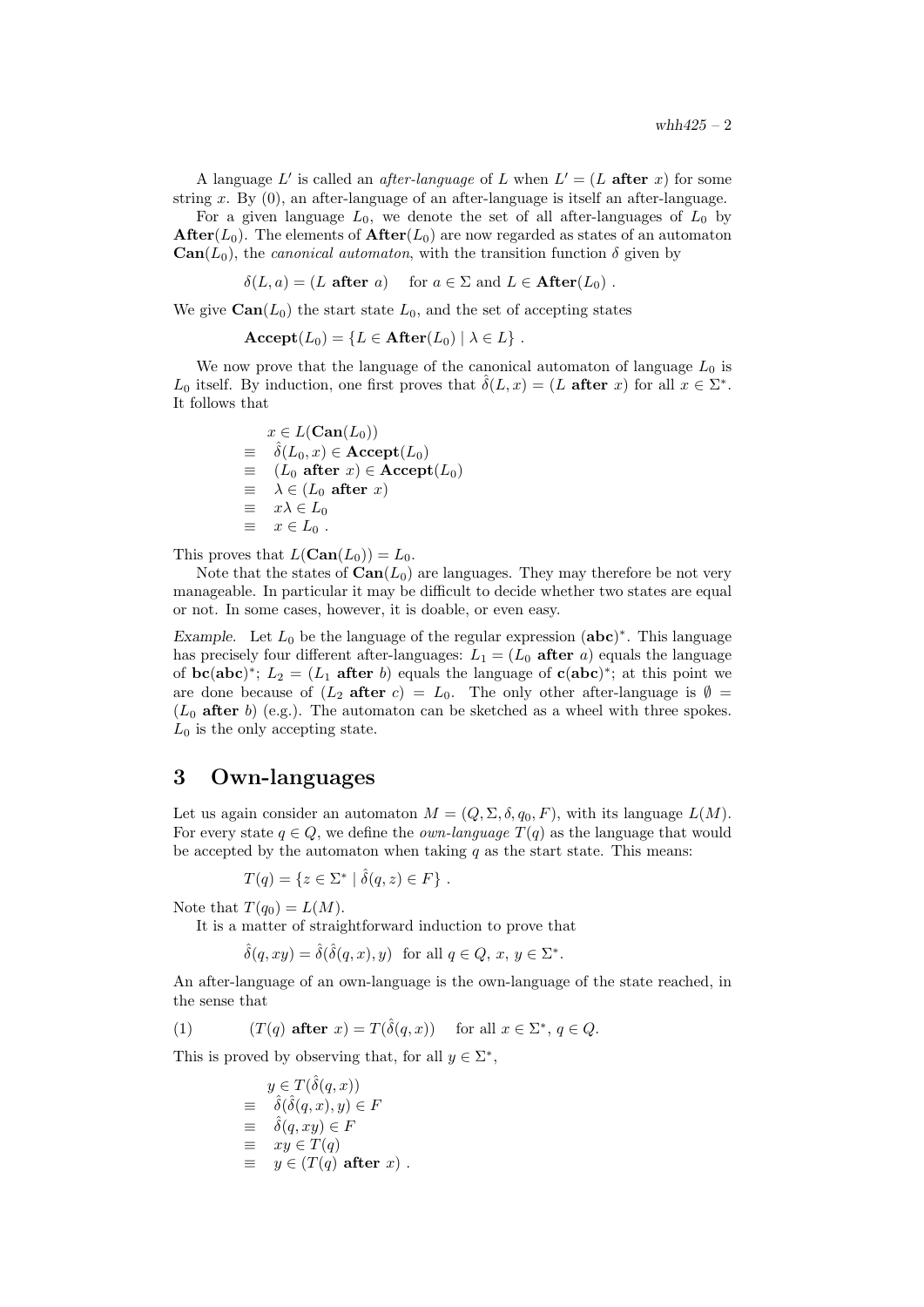Let automaton M be called *reachable* iff, for every  $q \in Q$ , there is a string  $x \in \Sigma^*$ with  $q = \hat{\delta}(q_0, x)$ . For an automaton  $M = (Q, \Sigma, \delta, q_0, F)$ , its reachable automaton  $M^o$  is defined by  $M^o = (Q^o, \Sigma, \delta, q_0, F)$  with  $Q^o = \{\hat{\delta}(q_0, x) \mid x \in \Sigma^*\}$ . It is easy to see that they have the same languages:  $L(M^o) = L(M)$ .

**Theorem 1** Let M be a reachable automaton with language L. Then  $T$  is a surjective function  $Q \rightarrow$  **After**(L).

*Proof.* By formula (1), we have  $T(\hat{\delta}(q_0, x)) = (L \text{ after } x)$  for every  $x \in \Sigma^*$ . As M is reachable, this implies that  $T(q) \in \textbf{After}(L)$  for all  $q \in Q$ . It also implies that every element of  $\textbf{After}(L)$  occurs as an image of T.  $\Box$ 

In view of this result, we may regard  $\text{Can}(L)$  as the minimal automaton for the language L.

Two states q and  $q' \in Q$  are called *equivalent* [Sud06, 5.7.1], when they have the same own-language, i.e., when  $T(q) = T(q')$ . The theorem implies that function  $T: Q \to \mathbf{After}(L)$  is bijective if and only if every pair of equivalent states q and q' in  $Q$  is equal. It thus follows from the theorem that, given a reachable automaton  $M$ for language L, we can obtain an automaton isomorphic to the canonical automaton by identifying equivalent states.

If L is regular, it has a finite automaton M with  $L = L(M)$ ; we may assume that M is reachable; then the surjection  $T : M \to \textbf{After}(L)$  implies that  $\textbf{After}(L)$ is finite. Conversely, if  $\textbf{After}(L)$  is finite,  $\textbf{Can}(L)$  serves as a finite automaton for  $L$ , so that  $L$  is regular. This proves:

Corollary 2 A language is regular if and only if it has only finitely many different after-languages.

Remark. For a language L, the right equivalence relation  $\sim_L$  on  $\Sigma^*$  is defined by

$$
x \sim_L y \equiv (\forall w \in \Sigma^* : xw \in L \equiv yw \in L).
$$

The classical Theorem of Myhill-Nerode, [RS59, Thm. 2] or [Sud06, Thm. 6.7.4], states that language L is regular if and only if relation  $\sim_L$  has finitely many equivalence classes. The definition of after implies that

$$
x \sim_L y \equiv L \text{ after } x = L \text{ after } y.
$$

We have therefore a bijection between the equivalence classes of  $\sim_L$  and the afterlanguages of L. This shows that Corollary 2 is nothing but a rephrasing of the Theorem of Myhill-Nerode.  $\Box$ 

#### Corollary 3 If a language is regular, all its after-languages are regular as well.

**Proof.** Let  $L_0$  be a regular language and let  $L_1 = (L_0 \text{ after } x)$  for some string x. All after-languages of  $L_1$  are after-languages of  $L_0$ . Since  $L_0$  has only finitely many different after-languages, language  $L_1$  also has only finitely many different after-languages. Therefore  $L_1$  is regular.  $\Box$ 

Remark. If a language  $L$  is context-free, all its after-languages are also contextfree. This is easily proved by means of the Greibach normal form, e.g., [Sud06, 4.8]. Alternatively, one can define an operation after on context-free grammars such that the language generated by an after-grammar is an after-language of the language generated by the grammar.  $\Box$